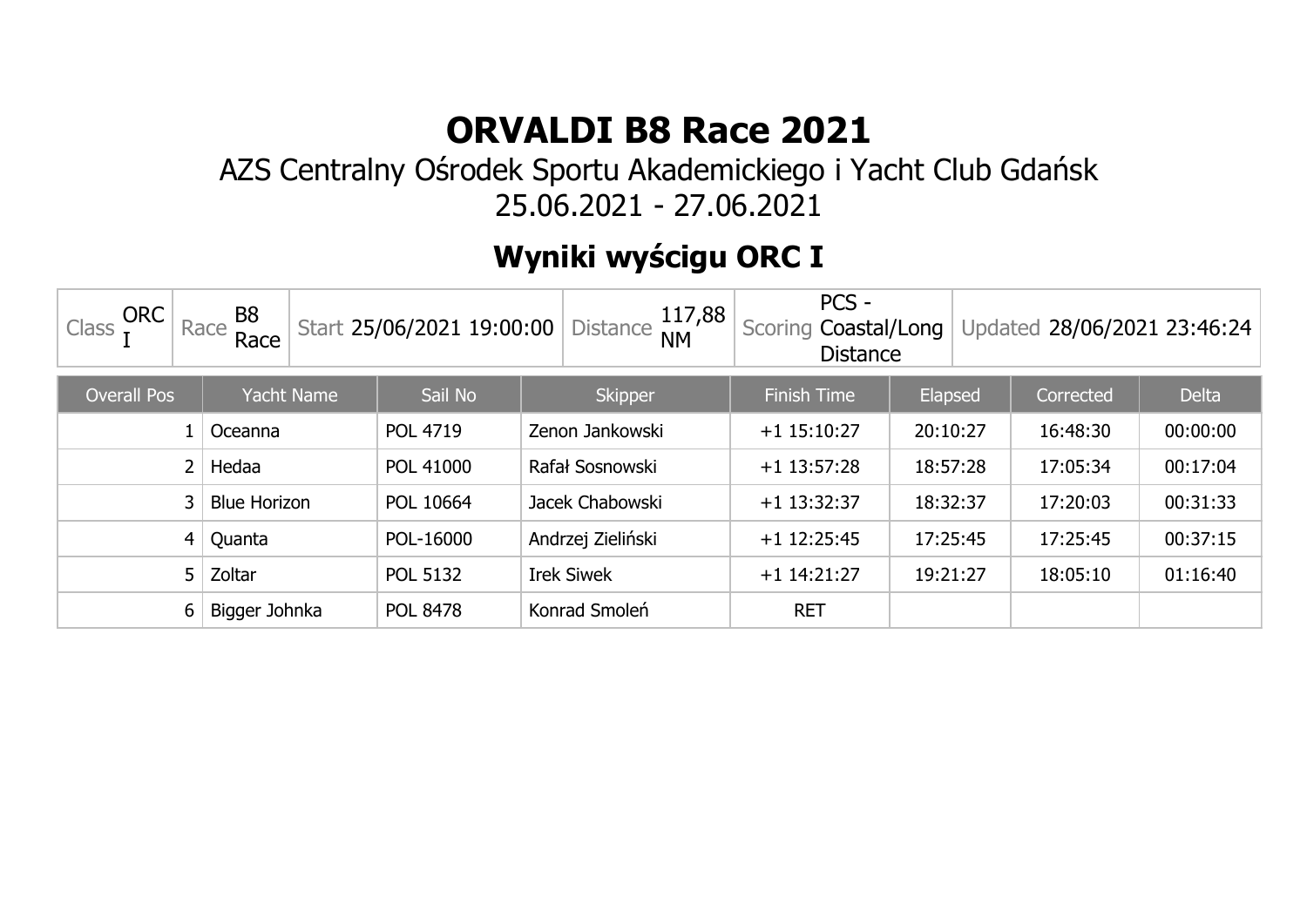#### AZS Centralny Ośrodek Sportu Akademickiego i Yacht Club Gdańsk 25.06.2021 - 27.06.2021

## **Wyniki wyścigu ORC II**

| <b>ORC</b><br>Class | B8<br>Race<br>Race    | Start 25/06/2021 19:00:00 | 117,88<br><b>Distance</b><br><b>NM</b> | PCS -<br>Scoring Coastal/Long<br><b>Distance</b> |          | Updated 26/06/2021 21:08:17 |              |
|---------------------|-----------------------|---------------------------|----------------------------------------|--------------------------------------------------|----------|-----------------------------|--------------|
| <b>Overall Pos</b>  | <b>Yacht Name</b>     | Sail No                   | <b>Skipper</b>                         | <b>Finish Time</b>                               | Elapsed  | Corrected                   | <b>Delta</b> |
|                     | Double Scotch         | POL 22140                 | Robert Wilkowski                       | $+1$ 16:18:18                                    | 21:18:18 | 18:52:58                    | 00:00:00     |
|                     | Czarodziejka          | <b>POL 9658</b>           | Tomasz Konnak                          | $+1$ 16:22:56                                    | 21:22:56 | 19:10:30                    | 00:17:32     |
| 3                   | <b>VATAHA 2</b>       | POL 19000                 | Paweł Wilkowski                        | $+1$ 14:21:36                                    | 19:21:36 | 19:30:26                    | 00:37:28     |
| 4                   | Smoke                 | <b>POL 11111</b>          | Jacek Roszyk                           | $+1$ 14:40:03                                    | 19:40:03 | 19:40:03                    | 00:47:05     |
| 5 <sup>1</sup>      | Opole                 | <b>POL 22584</b>          | Andrzej Kopytko                        | $+1$ 17:15:35                                    | 22:15:35 | 21:34:31                    | 02:41:33     |
| 6                   | <b>IRS Challenger</b> | POL 15573                 | Robert Marek Studziński                | $+1$ 17:23:53                                    | 22:23:53 | 22:22:22                    | 03:29:24     |
|                     | OceanTeam             | POL 15317                 | Adam Dobroch                           | <b>DNF</b>                                       |          |                             |              |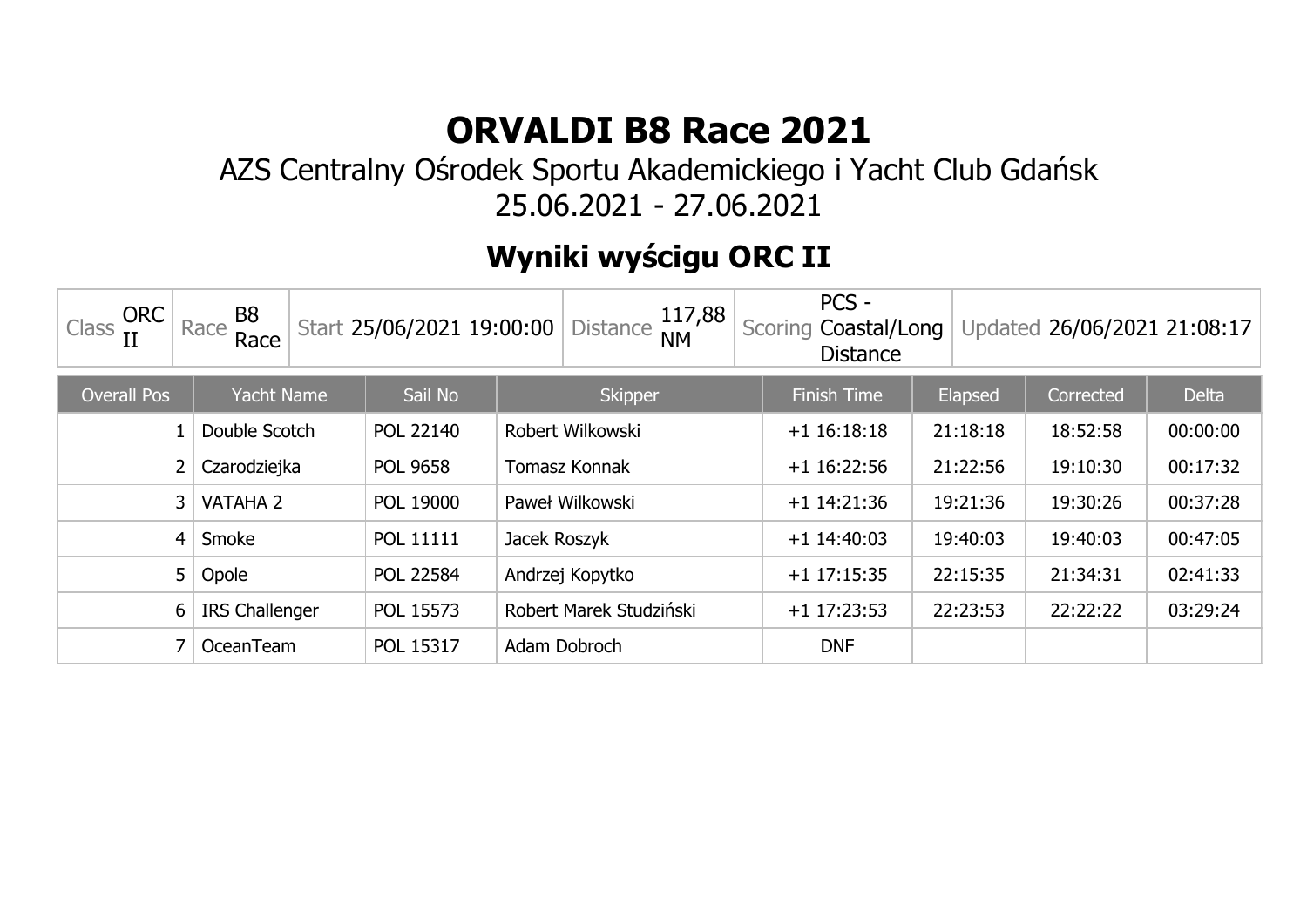#### AZS Centralny Ośrodek Sportu Akademickiego i Yacht Club Gdańsk 25.06.2021 - 27.06.2021

## **Wyniki wyścigu ORC Double Handed**

| Class ORC $\vert$ Race $\frac{B8}{Race}$ $\vert$ / |  | Start 25/06/2021 19:00:00 |           |  | J   Distance $\frac{117,88}{\text{NM}}$ | PCS -<br>Scoring Coastal/Long<br><b>Distance</b> | Updated 26/06/2021 21:12:52 |              |
|----------------------------------------------------|--|---------------------------|-----------|--|-----------------------------------------|--------------------------------------------------|-----------------------------|--------------|
| <b>Overall Pos</b>                                 |  | Yacht Name                | Sail No   |  | <b>Finish Time</b>                      | Elapsed                                          | Corrected                   | <b>Delta</b> |
|                                                    |  | Double Scotch             | POL 22140 |  | $+1$ 16:18:18                           | 21:18:18                                         | 18:52:58                    | 00:00:00     |
| VATAHA 2                                           |  |                           | POL 19000 |  | $+1$ 14:21:36                           | 19:21:36                                         | 19:30:26                    | 00:37:28     |
| 3 <sup>1</sup><br>Smoke                            |  | <b>POL 11111</b>          |           |  | $+1$ 14:40:03                           | 19:40:03                                         | 19:40:03                    | 00:47:05     |
| Oceanna<br>4                                       |  |                           | POL 4719  |  | $+1$ 15:10:27                           | 20:10:27                                         | 20:05:47                    | 01:12:49     |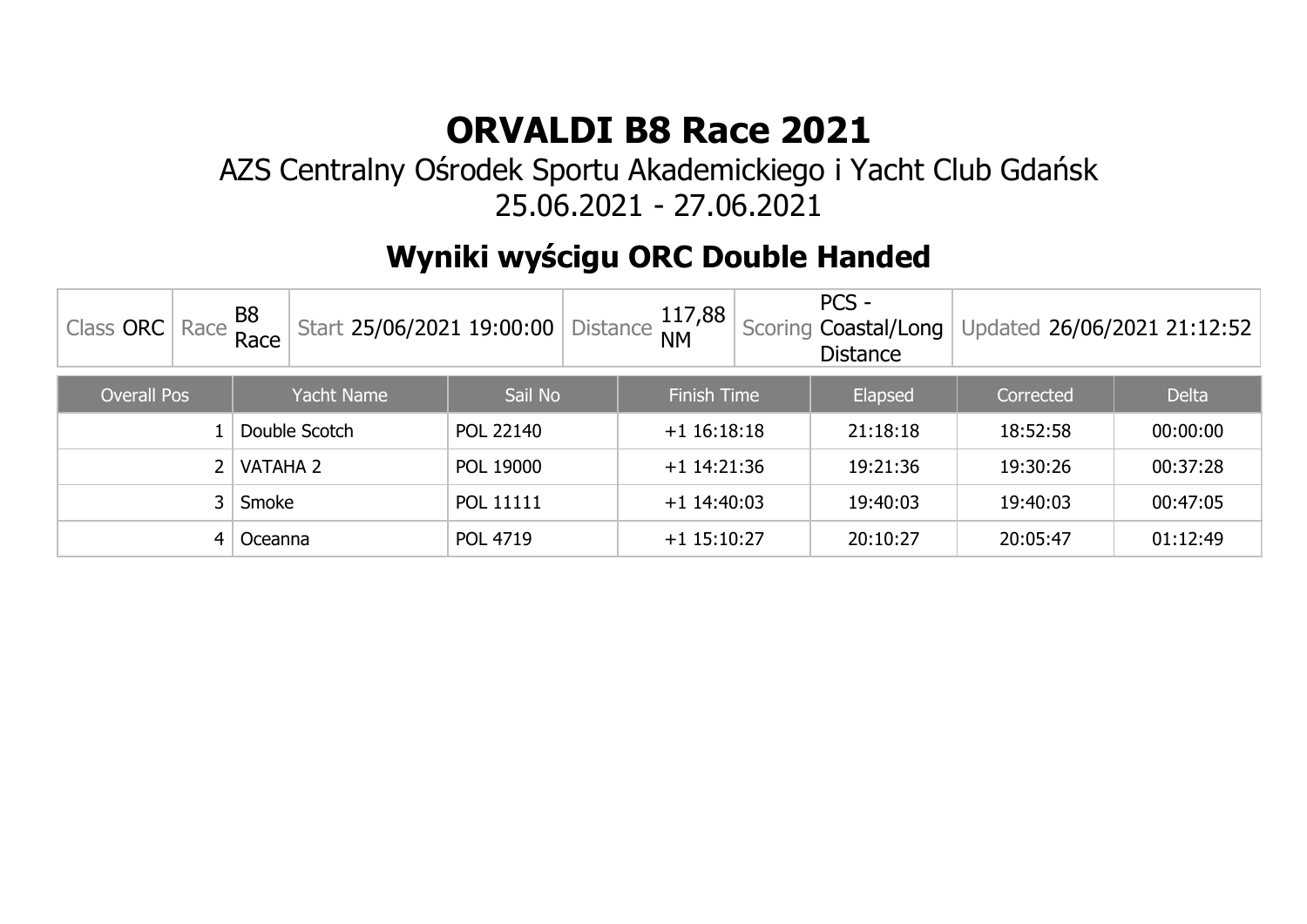#### AZS Centralny Ośrodek Sportu Akademickiego i Yacht Club Gdańsk 25.06.2021 - 27.06.2021

## **Wyniki wyścigu OPEN I**

| <b>OPEN</b><br>B <sub>8</sub><br>117,88<br>ToT -<br>Race<br>Scoring<br>Start 25/06/2021 19:00:00<br><b>Distance</b><br>Updated 26/06/2021 18:11:56<br>Class<br><b>NM</b><br>Race<br>Custom |                   |                  |                     |                    |          |  |  |  |
|--------------------------------------------------------------------------------------------------------------------------------------------------------------------------------------------|-------------------|------------------|---------------------|--------------------|----------|--|--|--|
| <b>Overall Pos</b>                                                                                                                                                                         | <b>Yacht Name</b> | Sail No          | <b>Skipper</b>      | <b>Finish Time</b> | Elapsed  |  |  |  |
|                                                                                                                                                                                            | Love Poland       | POL 20180        | Grzegorz Baranowski | $+1$ 05:26:46      | 10:26:46 |  |  |  |
| $\overline{2}$                                                                                                                                                                             | Globe             | POL <sub>2</sub> | Zbigniew Gutkowski  | $+108:39:17$       | 13:39:17 |  |  |  |
| 3 <sup>1</sup>                                                                                                                                                                             | Dancing Queen     | POL 15067        | Jerzy Matuszak      | $+1$ 12:19:49      | 17:19:49 |  |  |  |
| 4                                                                                                                                                                                          | Oiler.pl          | POL 14833        | Marek Wołoszyn      | $+1$ 12:32:03      | 17:32:03 |  |  |  |
|                                                                                                                                                                                            | <b>ScampOne</b>   | POL 14263        | Wojciech Miętka     | $+1$ 13:10:40      | 18:10:40 |  |  |  |